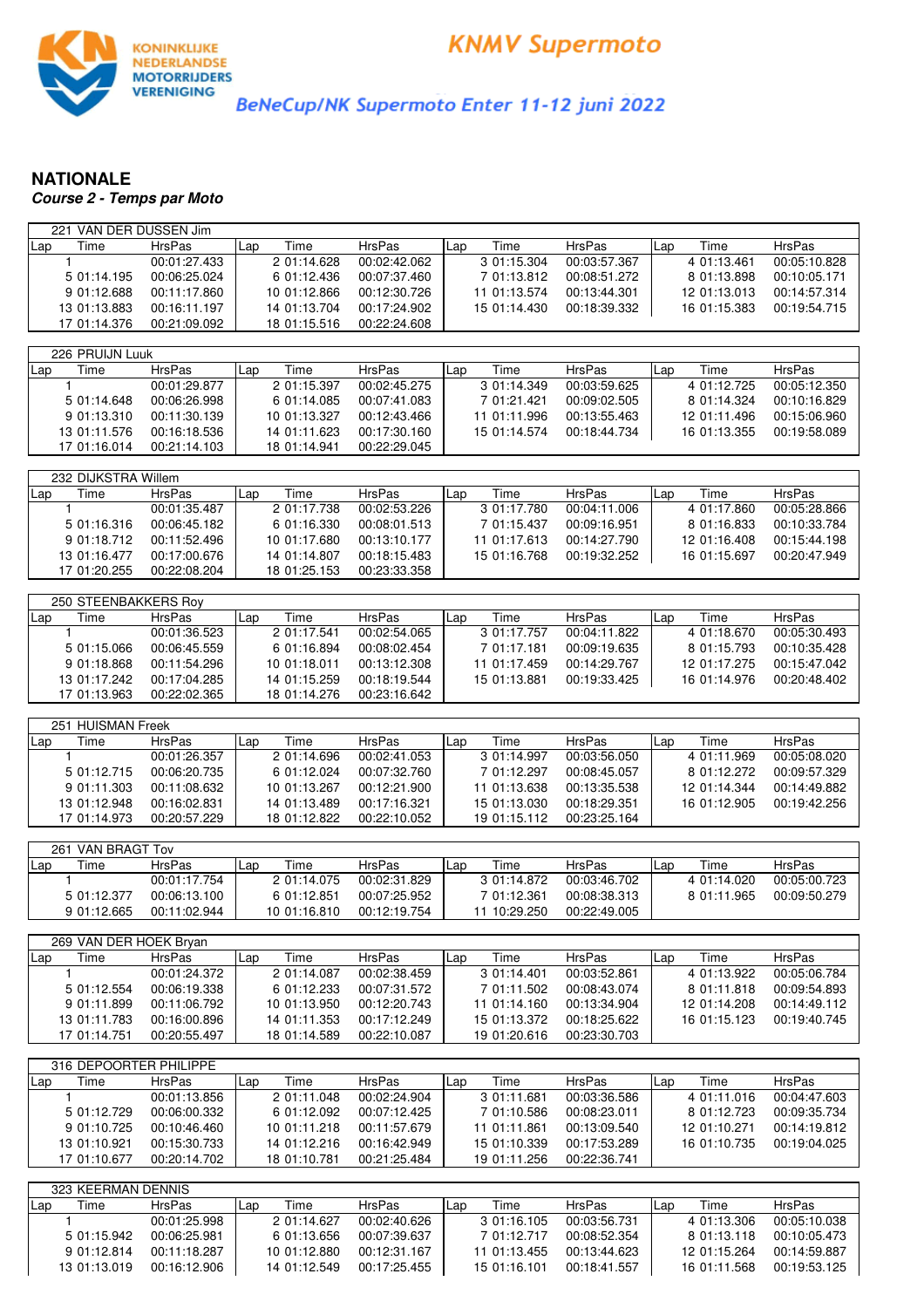17 01:11.195 00:21:04.320 18 01:12.029 00:22:16.350

|     | 332 ANTHONI KATE |               |     |              |               |     |              |               |      |              |               |
|-----|------------------|---------------|-----|--------------|---------------|-----|--------------|---------------|------|--------------|---------------|
| Lap | Time             | <b>HrsPas</b> | Lap | Time         | <b>HrsPas</b> | Lap | Time         | <b>HrsPas</b> | ILap | Time         | <b>HrsPas</b> |
|     |                  | 00:01:37.753  |     | 2 01:18.506  | 00:02:56.260  |     | 3 01:22.554  | 00:04:18.815  |      | 4 01:18.477  | 00:05:37.292  |
|     | 5 01:18.240      | 00:06:55.533  |     | 6 01:17.089  | 00:08:12.622  |     | 7 01:27.003  | 00:09:39.625  |      | 8 01:18.399  | 00:10:58.025  |
|     | 9 01:22.202      | 00:12:20.228  |     | 10 01:18.714 | 00:13:38.943  |     | 11 01:17.222 | 00:14:56.165  |      | 12 01:17.248 | 00:16:13.414  |
|     | 13 01:15.793     | 00:17:29.207  |     | 14 01:15.960 | 00:18:45.167  |     | 15 01:16.948 | 00:20:02.116  |      | 16 01:16.724 | 00:21:18.841  |
|     | 17 01:15.649     | 00:22:34.490  |     |              |               |     |              |               |      |              |               |

|            | 337 VINCK Martiin |               |     |              |              |     |              |               |      |              |               |
|------------|-------------------|---------------|-----|--------------|--------------|-----|--------------|---------------|------|--------------|---------------|
| <b>Lap</b> | Time              | <b>HrsPas</b> | Lap | Time         | HrsPas       | Lap | Time         | <b>HrsPas</b> | ILap | Time         | <b>HrsPas</b> |
|            |                   | 00:01:29.635  |     | 2 01:15.433  | 00:02:45.069 |     | 3 01:17.418  | 00:04:02.487  |      | 4 01:15.294  | 00:05:17.781  |
|            | 5 01:15.132       | 00:06:32.914  |     | 6 01:14.530  | 00:07:47.445 |     | 7 01:14.620  | 00:09:02.065  |      | 8 01:14.926  | 00:10:16.992  |
|            | 9 01:37.457       | 00:11:54.449  |     | 10 01:31.359 | 00:13:25.809 |     | 11 01:26.626 | 00:14:52.435  |      | 12 01:22.024 | 00:16:14.460  |
|            | 13 01:20.303      | 00:17:34.764  |     | 14 01:23.471 | 00:18:58.236 |     | 15 01:37.400 | 00:20:35.637  |      | 16 01:18.150 | 00:21:53.787  |
|            | 17 01:17.550      | 00:23:11.338  |     |              |              |     |              |               |      |              |               |

|       | 357 COUSSAERT Mallory Patrick |               |     |              |               |     |              |               |     |              |               |
|-------|-------------------------------|---------------|-----|--------------|---------------|-----|--------------|---------------|-----|--------------|---------------|
| l Lap | Time                          | <b>HrsPas</b> | Lap | Time         | <b>HrsPas</b> | Lan | Time         | <b>HrsPas</b> | Lap | Time         | <b>HrsPas</b> |
|       |                               | 00:01:23.297  |     | 2 01:12.984  | 00:02:36.281  |     | 3 01:13.126  | 00:03:49.408  |     | 4 01:14.146  | 00:05:03.554  |
|       | 5 01:12.476                   | 00:06:16.030  |     | 6 01:11.428  | 00:07:27.459  |     | 7 01:12.916  | 00:08:40.375  |     | 8 01:11.978  | 00:09:52.354  |
|       | 9 01:11.739                   | 00:11:04.093  |     | 10 01:14.055 | 00:12:18.149  |     | 11 01:11.920 | 00:13:30.070  |     | 12 01:12.657 | 00:14:42.727  |
|       | 13 01:11.895                  | 00:15:54.623  |     | 14 01:12.936 | 00:17:07.559  |     | 15 01:12.909 | 00:18:20.469  |     | 16 01:13.435 | 00:19:33.904  |
|       | 17 01:14.938                  | 00:20:48.842  |     | 18 01:13.803 | 00:22:02.646  |     | 19 01:16.284 | 00:23:18.930  |     |              |               |

|     | 369 DE BIE Melvin |               |     |              |               |     |              |               |     |              |               |
|-----|-------------------|---------------|-----|--------------|---------------|-----|--------------|---------------|-----|--------------|---------------|
| Lap | Time              | <b>HrsPas</b> | Lap | Time         | <b>HrsPas</b> | Lap | Time         | <b>HrsPas</b> | Lap | Time         | <b>HrsPas</b> |
|     |                   | 00:01:39.275  |     | 2 01:19.838  | 00:02:59.114  |     | 3 01:15.286  | 00:04:14.401  |     | 4 01:16.465  | 00:05:30.866  |
|     | 5 01:15.744       | 00:06:46.610  |     | 6 01:15.161  | 00:08:01.772  |     | 7 01:15.991  | 00:09:17.764  |     | 8 01:13.890  | 00:10:31.654  |
|     | 9 01:14.536       | 00:11:46.190  |     | 10 01:14.126 | 00:13:00.316  |     | 11 01:14.871 | 00:14:15.188  |     | 12 01:12.865 | 00:15:28.054  |
|     | 13 01:16.895      | 00:16:44.950  |     | 14 01:13.227 | 00:17:58.177  |     | 15 01:14.577 | 00:19:12.754  |     | 16 01:14.138 | 00:20:26.893  |
|     | 17 01:15.290      | 00:21:42.184  |     | 18 01:15.759 | 00:22:57.943  |     |              |               |     |              |               |

|     | 377 VERDIJK Joost |               |     |              |               |     |              |               |      |              |               |
|-----|-------------------|---------------|-----|--------------|---------------|-----|--------------|---------------|------|--------------|---------------|
| Lap | Time              | <b>HrsPas</b> | Lap | Time         | <b>HrsPas</b> | Lap | Time         | <b>HrsPas</b> | ILap | Time         | <b>HrsPas</b> |
|     |                   | 00:01:18.381  |     | 2 01:13.818  | 00:02:32.200  |     | 3 01:13.802  | 00:03:46.002  |      | 4 01:11.332  | 00:04:57.335  |
|     | 5 01:13.413       | 00:06:10.748  |     | 6 01:12.877  | 00:07:23.625  |     | 7 01:11.632  | 00:08:35.257  |      | 8 01:11.445  | 00:09:46.703  |
|     | 9 01:12.614       | 00:10:59.318  |     | 10 01:12.689 | 00:12:12.007  |     | 11 01:14.225 | 00:13:26.232  |      | 12 01:17.433 | 00:14:43.666  |
|     | 13 01:12.056      | 00:15:55.722  |     | 14 01:13.067 | 00:17:08.790  |     | 15 01:13.277 | 00:18:22.067  |      | 16 01:13.157 | 00:19:35.225  |
|     | 17 01:14.230      | 00:20:49.456  |     | 18 01:16.433 | 00:22:05.889  |     | 19 01:14.262 | 00:23:20.152  |      |              |               |

|     | 380 MANIQUET FRANCK |               |     |              |               |     |              |               |     |              |               |
|-----|---------------------|---------------|-----|--------------|---------------|-----|--------------|---------------|-----|--------------|---------------|
| Lap | Time                | <b>HrsPas</b> | Lap | Time         | <b>HrsPas</b> | Lap | Time         | <b>HrsPas</b> | Lap | Time         | <b>HrsPas</b> |
|     |                     | 00:01:13.414  |     | 2 01:10.912  | 00:02:24.326  |     | 3 01:11.423  | 00:03:35.750  |     | 4 01:11.525  | 00:04:47.276  |
|     | 5 01:12.623         | 00:05:59.899  |     | 6 01:11.993  | 00:07:11.892  |     | 7 01:13.169  | 00:08:25.062  |     | 8 01:13.860  | 00:09:38.923  |
|     | 9 01:14.809         | 00:10:53.732  |     | 10 01:16.836 | 00:12:10.569  |     | 11 01:13.060 | 00:13:23.629  |     | 12 01:12.434 | 00:14:36.064  |
|     | 13 01:12.477        | 00:15:48.541  |     | 14 01:12.437 | 00:17:00.979  |     | 15 01:12.497 | 00:18:13.476  |     | 16 01:13.368 | 00:19:26.845  |
|     | 17 01:12.106        | 00:20:38.952  |     | 18 01:11.870 | 00:21:50.822  |     | 19 01:12.586 | 00:23:03.409  |     |              |               |

|     | 399 COUVREUR Matteo Guv |              |     |              |               |     |              |               |      |              |              |
|-----|-------------------------|--------------|-----|--------------|---------------|-----|--------------|---------------|------|--------------|--------------|
| Lap | Time                    | HrsPas       | Lap | Time         | <b>HrsPas</b> | Lan | Time         | <b>HrsPas</b> | ILap | Time         | HrsPas       |
|     |                         | 00:01:38.081 |     | 2 01:20.057  | 00:02:58.139  |     | 3 01:18.137  | 00:04:16.276  |      | 4 01:18.727  | 00:05:35.003 |
|     | 5 01:16.890             | 00:06:51.894 |     | 6 01:18.998  | 00:08:10.892  |     | 7 01:18.463  | 00:09:29.355  |      | 8 01:18.192  | 00:10:47.548 |
|     | 9 01:21.750             | 00:12:09.299 |     | 10 01:24.561 | 00:13:33.860  |     | 11 01:21.206 | 00:14:55.066  |      | 12 01:55.482 | 00:16:50.549 |
|     | 13 01:20.005            | 00:18:10.555 |     | 14 01:20.757 | 00:19:31.312  |     | 15 01:22.989 | 00:20:54.302  |      | 16 01:24.753 | 00:22:19.055 |

|     | 406 ZOMER Julian |               |              |              |     |              |               |     |              |               |  |  |
|-----|------------------|---------------|--------------|--------------|-----|--------------|---------------|-----|--------------|---------------|--|--|
| Lap | Time             | <b>HrsPas</b> | Гіmе<br>Lap  | HrsPas       | Lap | Time         | <b>HrsPas</b> | Lap | Time         | <b>HrsPas</b> |  |  |
|     |                  | 00:01:39.989  | 2 01:22.351  | 00:03:02.341 |     | 3 01:19.983  | 00:04:22.324  |     | 4 01:18.510  | 00:05:40.835  |  |  |
|     | 5 01:17.881      | 00:06:58.716  | 6 01:17.100  | 00:08:15.817 |     | 7 01:22.383  | 00:09:38.200  |     | 8 01:25.894  | 00:11:04.094  |  |  |
|     | 9 01:23.730      | 00:12:27.825  | 10 01:22.735 | 00:13:50.560 |     | 11 01:22.232 | 00:15:12.793  |     | 12 01:22.136 | 00:16:34.930  |  |  |
|     | 13 01:26.588     | 00:18:01.519  | 14 01:22.042 | 00:19:23.561 |     | 15 01:23.631 | 00:20:47.193  |     | 16 01:30.032 | 00:22:17.225  |  |  |

|       | 417 BODART Romeo |               |     |              |               |     |              |               |     |              |               |
|-------|------------------|---------------|-----|--------------|---------------|-----|--------------|---------------|-----|--------------|---------------|
| l Lap | l ime            | <b>HrsPas</b> | Lap | Time         | <b>HrsPas</b> | Lap | Time         | <b>HrsPas</b> | Lap | Time         | <b>HrsPas</b> |
|       |                  | 00:01:24.798  |     | 2 01:10.030  | 00:02:34.828  |     | 3 01:12.203  | 00:03:47.032  |     | 4 01:10.845  | 00:04:57.877  |
|       | 5 01:10.426      | 00:06:08.304  |     | 6 01:09.055  | 00:07:17.359  |     | 7 01:07.018  | 00:08:24.377  |     | 8 01:09.279  | 00:09:33.657  |
|       | 9 01:09.540      | 00:10:43.197  |     | 10 01:09.800 | 00:11:52.998  |     | 11 01:09.168 | 00:13:02.166  |     | 12 01:09.017 | 00:14:11.184  |
|       | 13 01:08.700     | 00:15:19.885  |     | 14 01:09.691 | 00:16:29.576  |     | 15 01:08.450 | 00:17:38.027  |     | 16 01:08.401 | 00:18:46.428  |
|       | 17 01:09.009     | 00:19:55.438  |     | 18 01:08.269 | 00:21:03.708  |     | 19 01:09.977 | 00:22:13.685  |     |              |               |

|     | 421 REMACLE Olivier |               |     |              |               |     |              |               |      |              |               |
|-----|---------------------|---------------|-----|--------------|---------------|-----|--------------|---------------|------|--------------|---------------|
| Lap | Time                | <b>HrsPas</b> | Lap | Time         | <b>HrsPas</b> | Lap | Time         | <b>HrsPas</b> | ILap | Time         | <b>HrsPas</b> |
|     |                     | 00:01:38.491  |     | 2 01:16.916  | 00:02:55.408  |     | 3 01:16.846  | 00:04:12.255  |      | 4 01:16.926  | 00:05:29.181  |
|     | 5 01:13.352         | 00:06:42.534  |     | 6 01:12.811  | 00:07:55.346  |     | 7 01:12.575  | 00:09:07.921  |      | 8 01:12.869  | 00:10:20.790  |
|     | 9 01:12.806         | 00:11:33.596  |     | 10 01:13.809 | 00:12:47.406  |     | 11 01:13.778 | 00:14:01.184  |      | 12 01:13.303 | 00:15:14.487  |
|     | 13 01:14.353        | 00:16:28.840  |     | 14 01:14.874 | 00:17:43.715  |     | 15 01:16.851 | 00:19:00.566  |      | 16 01:17.399 | 00:20:17.965  |
|     | 17 01:16.046        | 00:21:34.011  |     | 18 01:18.179 | 00:22:52.190  |     |              |               |      |              |               |